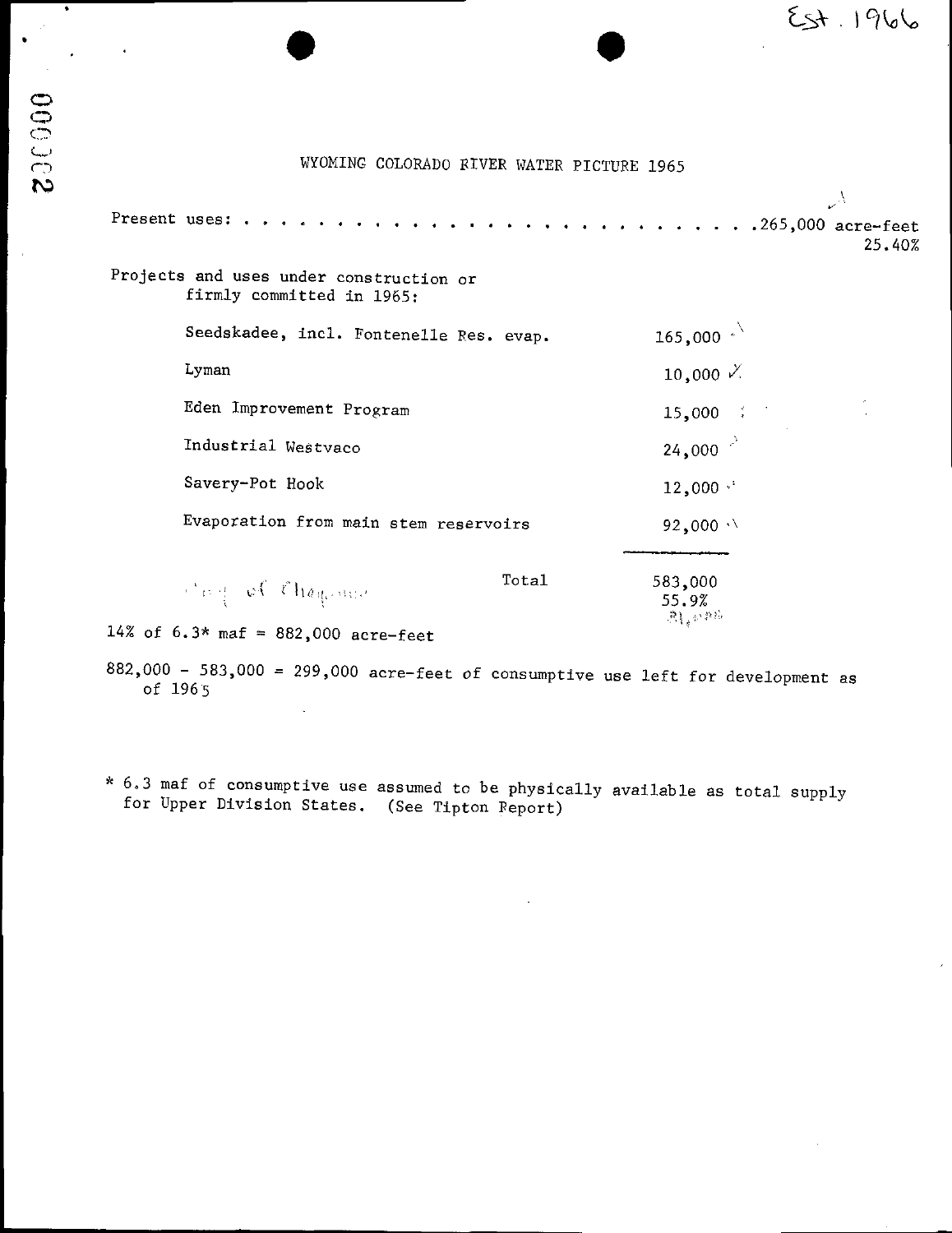## UTAH'S COLORADO RIVER WATER PICTURE 1965

| Projects and uses under construction<br>or firmly committed in 1965:                                                 | 大き草草                                       |
|----------------------------------------------------------------------------------------------------------------------|--------------------------------------------|
| CUP - Bonneville Unit 159,000 $\mathcal{M}_{\varphi_0}$<br>18,000<br>$-$ Upalco Unit<br>40,000<br>$\sim$ Uintah Unit | in by Design<br>$9,000 - 10,000$<br>45,000 |
| Emery County<br>14,000                                                                                               | $P$ , $\circ$ $\circ$                      |
| Evaporation - Main stem 152,000 $\nu$<br>$-$ Other 12,000                                                            |                                            |
| Kaiparowits Plateau power plant 102,000 $^{\circ}$                                                                   |                                            |

 $0.000$ 

 $\mathbf{u} = \mathbf{u} + \mathbf{u} + \mathbf{u} + \mathbf{u}$ 63.32%

23% of 6.3\* maf = 1,449,000 acre-feet

1,449,000 - 1,085,000 = 364,000 acre-feet of consumptive use left for development as of 1965'

\* 6.3 maf of consumptive use assumed to be physically available as total supply for Upper Division States. (See Tipton Peport)

 $\bullet$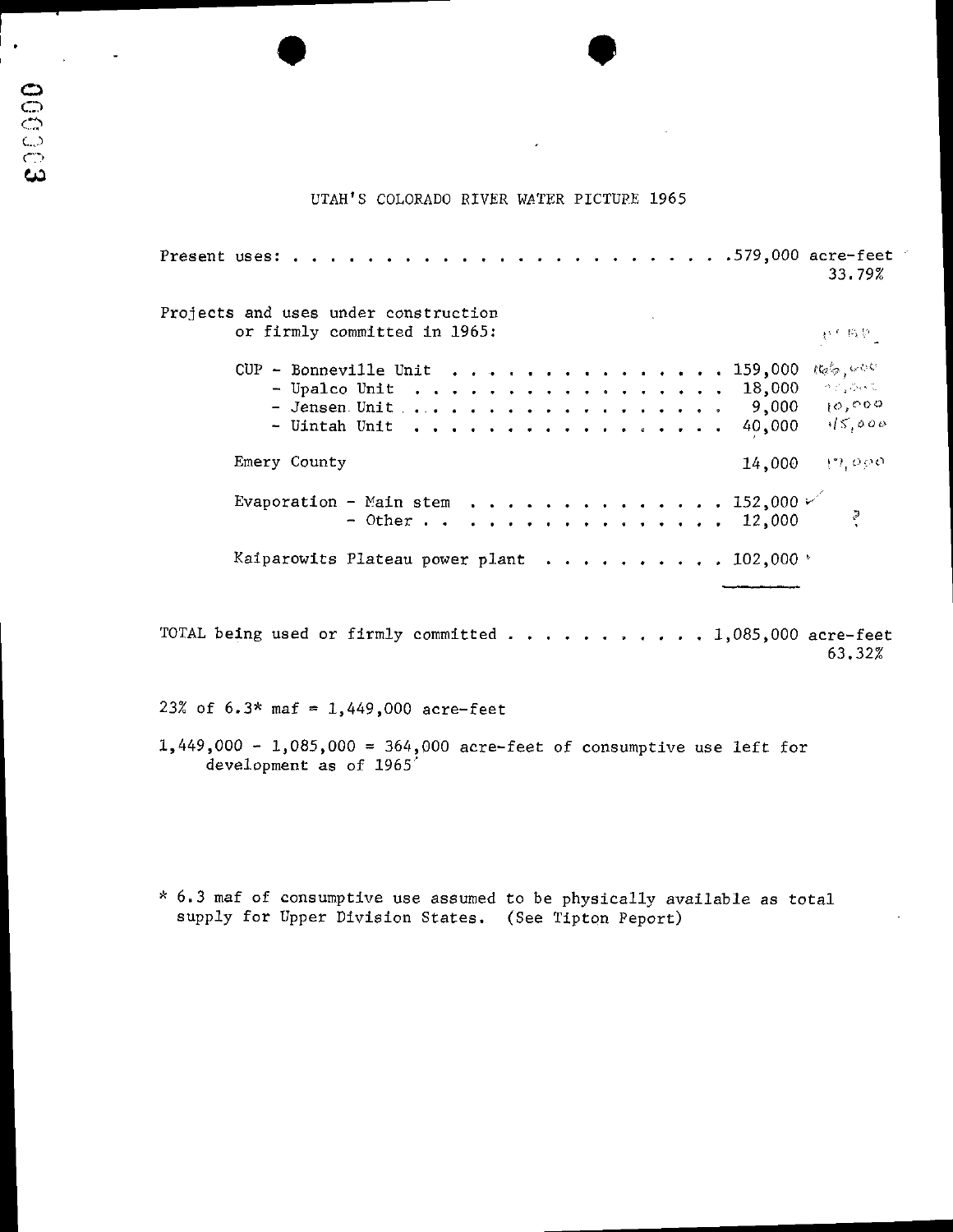# NEW MEXICO'S COLORADO RIVER WATER PICTURE 1965

 $\sim$ 

**DO0014** 

| 16.7%                                                                                     |
|-------------------------------------------------------------------------------------------|
| Projects under construction or<br>firmly committed in 1965:                               |
|                                                                                           |
| Navajo Reservoir Contracts 100,000                                                        |
| Town of Farmington $\ldots \ldots \ldots \ldots \ldots \ldots \ldots \ldots$ 5,000 $\vee$ |
|                                                                                           |
| Navajo Indian Irrigation 250,000 $\sim$                                                   |
| Navajo Indian Hogback 10,000 $\vee$                                                       |
| USBR.                                                                                     |
| $3 + \frac{1}{2}$ 000                                                                     |
| Evaporation - Main stem 74,000 $\sim$<br>$\cap$ a $\cup$<br>$+0,000$<br>005               |
| TOTAL being used or firmly committed 759,000 acre-feet<br>90.56%                          |
| 763.000<br>$615 - 1.9$ 150<br>11 1/4% of $6.3*$ maf = 708,000 acre-feet.                  |
| 708,000 - 759,000 = $-51,000$ acre-feet of consumptive use overdeveloped.                 |

\*6.3 maf of consumptive use assumed to be physically available as total supply for Upper Division States. (See Tipton Report)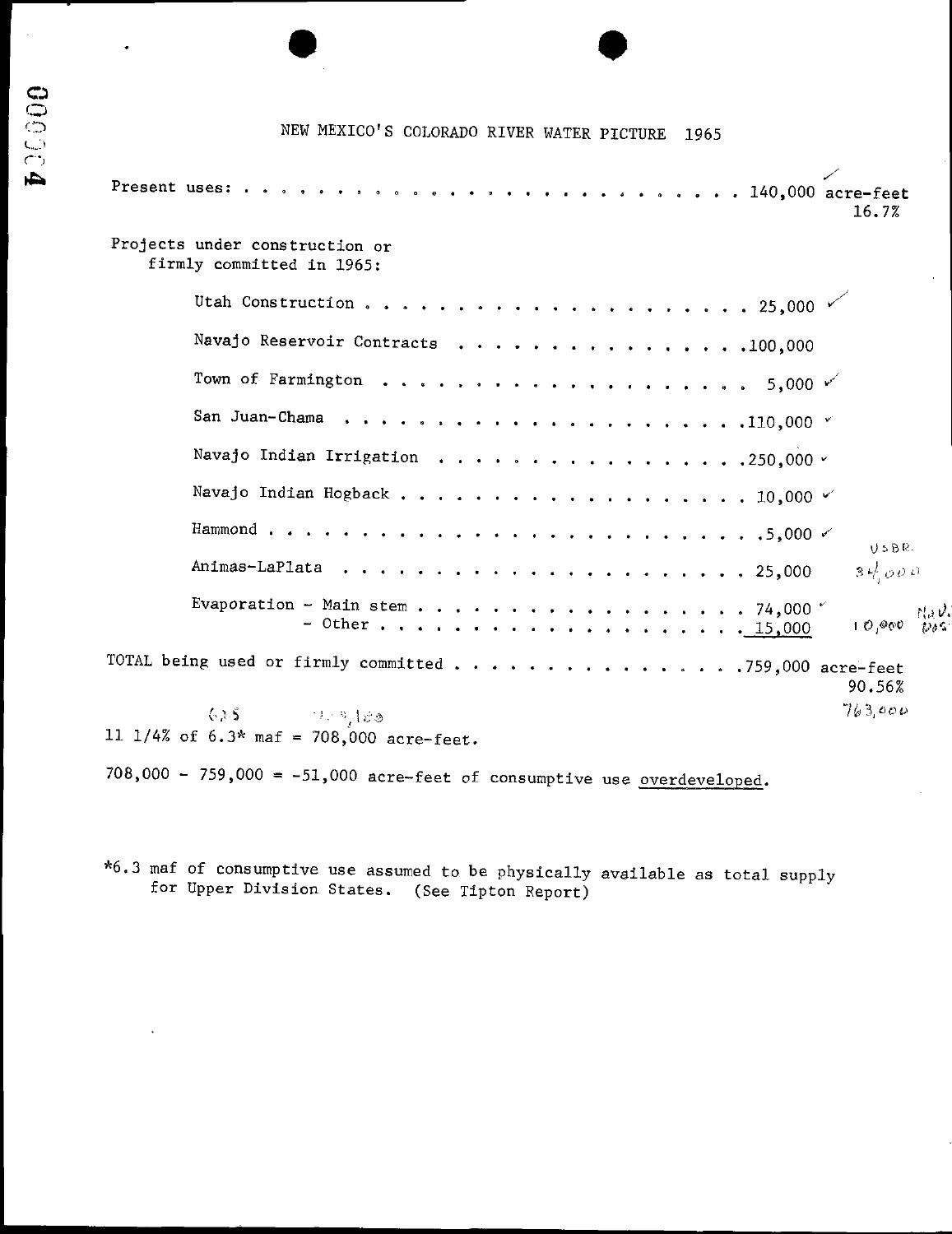## COLORADO'S COLORADO RIVER WATER PICTURE 1965

| Present uses:<br>$\cdots$ 1,786,000 acre-feet                                                                                                                                                                                                                                                                                                                                                                                                                                                                                | 46.31%                |
|------------------------------------------------------------------------------------------------------------------------------------------------------------------------------------------------------------------------------------------------------------------------------------------------------------------------------------------------------------------------------------------------------------------------------------------------------------------------------------------------------------------------------|-----------------------|
| Projects and uses under construction<br>or firmly committed in 1965:                                                                                                                                                                                                                                                                                                                                                                                                                                                         |                       |
| Savery-Pot Hook Project<br>$26,000 \; \vee$                                                                                                                                                                                                                                                                                                                                                                                                                                                                                  |                       |
| Hayden Steam Plant<br>12,000 $\checkmark$                                                                                                                                                                                                                                                                                                                                                                                                                                                                                    |                       |
| Fruitland Mesa Project<br>28,000 <                                                                                                                                                                                                                                                                                                                                                                                                                                                                                           |                       |
| Bostwich Park Project<br>$3,000 \cdot$                                                                                                                                                                                                                                                                                                                                                                                                                                                                                       |                       |
| Homestake Creek Div<br>$74,000 +$<br>.                                                                                                                                                                                                                                                                                                                                                                                                                                                                                       |                       |
| Pueblo-Eagle River<br>$3,000$ $\leq$<br>a caracteristic and a caracteristic state                                                                                                                                                                                                                                                                                                                                                                                                                                            |                       |
| Fryingpan-Arkansas Project<br>$70,000$ $\degree$                                                                                                                                                                                                                                                                                                                                                                                                                                                                             |                       |
| 6,000 $\sim$                                                                                                                                                                                                                                                                                                                                                                                                                                                                                                                 |                       |
| Colorado Springs-Blue Fiver<br>$6,000$ $\sim$                                                                                                                                                                                                                                                                                                                                                                                                                                                                                |                       |
| $240,000$ $\checkmark$<br>Denver-Blue, Moffat, Williams, Eagle, and Pincy                                                                                                                                                                                                                                                                                                                                                                                                                                                    |                       |
| Englewood-Moffat Tunnel<br>10,000                                                                                                                                                                                                                                                                                                                                                                                                                                                                                            |                       |
| Independence Pass Tunnel<br>$14,000$ $^{\circ}$                                                                                                                                                                                                                                                                                                                                                                                                                                                                              |                       |
| Pine River Extension Lands<br><b>et 6-4000 minutes</b>                                                                                                                                                                                                                                                                                                                                                                                                                                                                       |                       |
| Oil Shale Development<br>$-250,000$<br>$\mathbf{a} \cdot \mathbf{a} \cdot \mathbf{a} \cdot \mathbf{a} \cdot \mathbf{a} \cdot \mathbf{a} \cdot \mathbf{a} \cdot \mathbf{a} \cdot \mathbf{a} \cdot \mathbf{a} \cdot \mathbf{a} \cdot \mathbf{a} \cdot \mathbf{a} \cdot \mathbf{a} \cdot \mathbf{a} \cdot \mathbf{a} \cdot \mathbf{a} \cdot \mathbf{a} \cdot \mathbf{a} \cdot \mathbf{a} \cdot \mathbf{a} \cdot \mathbf{a} \cdot \mathbf{a} \cdot \mathbf{a} \cdot \mathbf{a} \cdot \mathbf{a} \cdot \mathbf{a} \cdot \mathbf{$ | 100,000               |
| Evaporation - Main Stem<br>340,000                                                                                                                                                                                                                                                                                                                                                                                                                                                                                           | 342000                |
| $\mathbf{u}$<br>TOTAL being used or firmly committed $\cdots$ 2,876,000 acre-feet                                                                                                                                                                                                                                                                                                                                                                                                                                            | $74.57\%$             |
| 51.75% of 6.3* maf = $3,260,000$ acre-feet<br>$2,720,00055$ $$40,000$<br>$3,260,000 - 2,876,000 = 384,000$ acre-feet of consumptive use left for<br>development as of 1965.                                                                                                                                                                                                                                                                                                                                                  | 2720,000<br>$70.55\%$ |

\*6.3 maf of consumptive use assumed to be physically available as total supply for Upper Division States. (See Tipton Peport)

 $\cdot$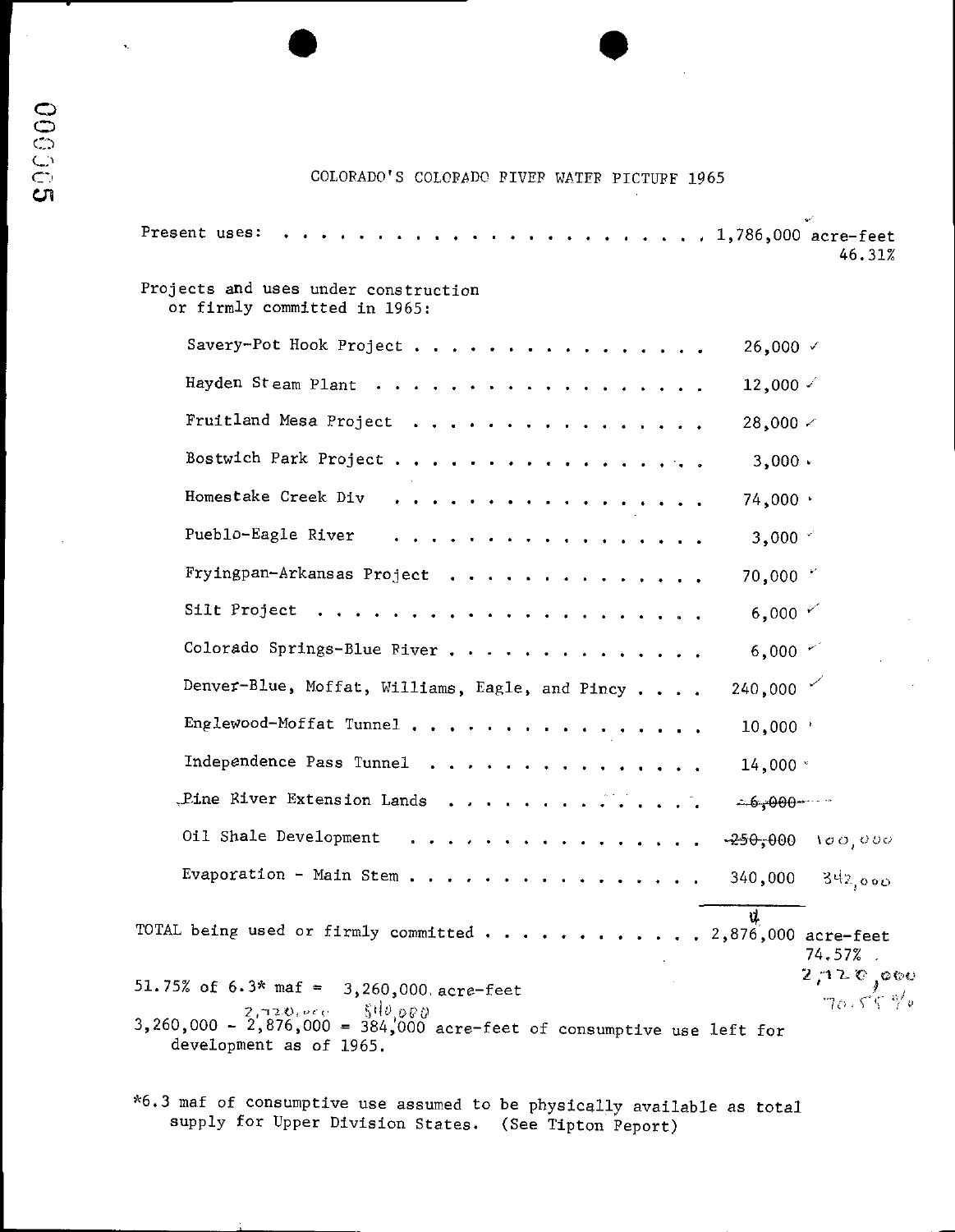#### COLORADO PROJECTS AUTHOFIZED

by September 20, 1965 DRAFT

Dallas Creek . . . . . 37,000  $\ldots$  . . . . . . . . . . 3,081,000 79. 89%  $\mathfrak{z},$ ଜଧ୍ୟ, ୦୦୦ Present and committed uses:  $f{.}$ ...  $2^+$ 120's ( $^+$ 2, 876, 000 acre- feet Projects authorized by H.R. 4671 (Project Depl.) (Accum. Depl.) Dolores . . . . . . . . 74,000 Animas-LaPlata . . . . . 94,000 .  $[{\bf 9\cdot 9\cdot 9\cdot 1\cdot 1}] \cdot ... \cdot$  . . . . . 2,970,000  $\qquad \tilde{\epsilon}_1\otimes \tilde{\epsilon}_2\otimes$  $2, 887, 000$ Projects conditionally authorized by H. R. 4671: San Miguel  $\ldots$  , 74,000  $\stackrel{\circ}{\mathcal{N}}\ldots$  ,  $\ldots$  ,  $\ldots$  ,  $\ldots$  ,  $3,155,000$  so  $\stackrel{\mathfrak{D}_q\circ\mathfrak{p}\neq\mathfrak{p}}{\longrightarrow}$  $\mathcal{D}$  Ou West Divide . . 71,000 . . . . . . . . . . . . 3,226,000  $f \circ \iota_{\beta}$  -  $\iota_{\alpha}$  $\xi$  – 83.65% Yellow Jacket . 50,000 S. D. 200 . . . . . . . . . 3,276,000  $\frac{8,10.6,000}{10,000}$ Battlement Mesa . 11,000 . . . . . . . . . . . . 3,287,000  $\frac{3}{2}$  (31,000 Bluestone . . . . 13,000 . . . . . . . . . . . . 3,300,000  $3.15c,00c$ Grand Mesa . . . 32,000 . . . . . . . . . . . . 3,332,000  $9,182,000$ Basalt . . . . . 26,000 . . . . . . . . . . . . 3,358,000  $\frac{3}{3}$   $2.0 \frac{8}{100}$ Juniper . . . . 48,000 .  $\mathcal{F}, \mathcal{S} \mathcal{P}^2$ , . . . . . . . 3,406,000  $\mathcal{S}, \mathcal{S} \mathcal{P} \mathcal{S}'_j \mathcal{P}^{\psi}$ <br>Middle Park . . .29,000 . . . . . . . . . . . . 3.435.000  $\mathcal{S}, \mathcal{S} \mathcal{P} \mathcal{S}'_j \mathcal{P}^{\psi}$  $3.50500$ Middle Park . . . 29,000 . . . . . . . . . . . . 3,435,000 Upper Gunnison. .32,000 .  $7\frac{v}{2}, v\,\overline{\nu}, \, \ldots$  . . . . . 3,467,000  $\qquad$  $, 56,$  000 89.89%  $\begin{array}{ccc} 8 & 9 & \end{array}$ 

51.75% of 6.3\* maf =  $3,260,000$  acre-feet (see arrow above)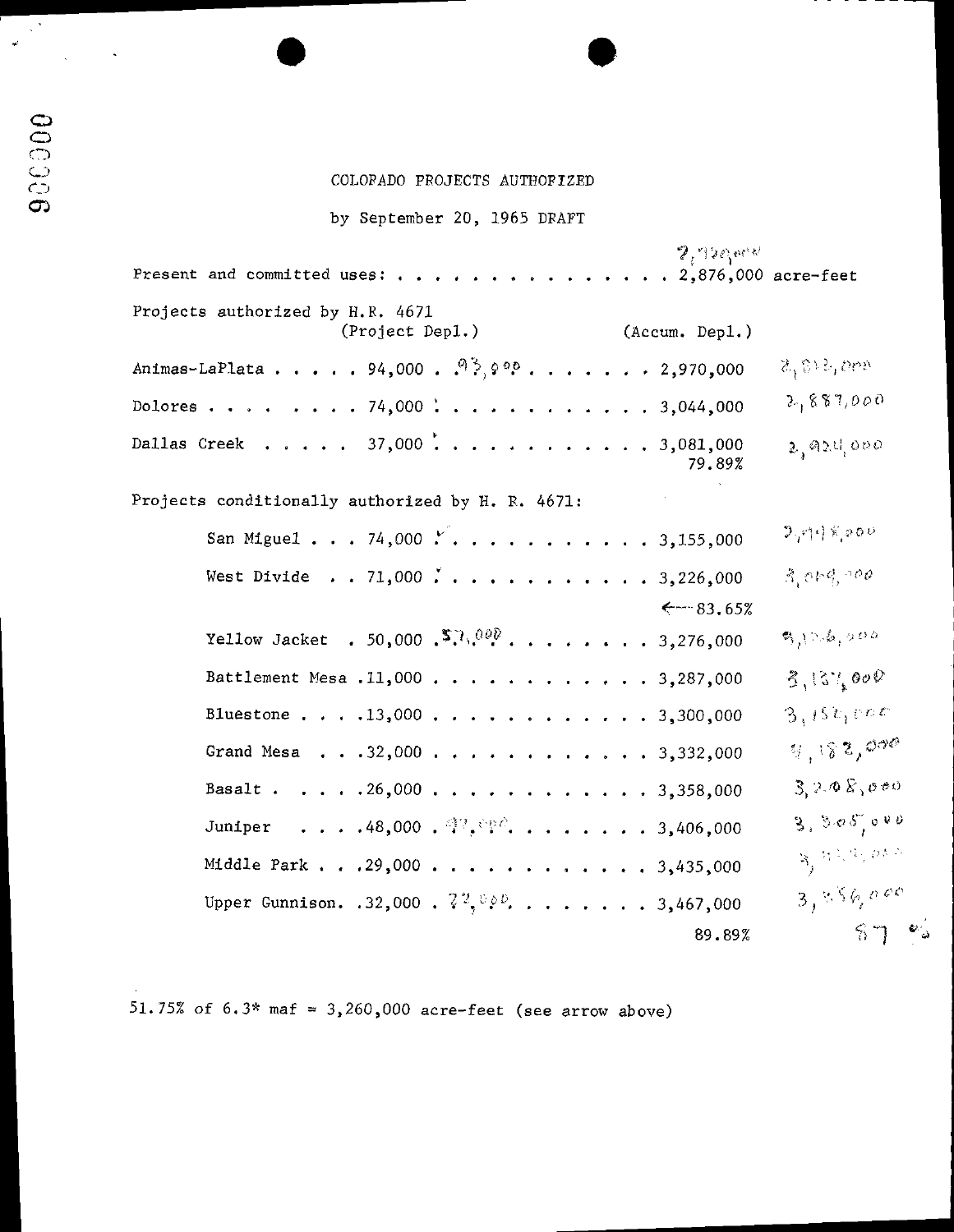$(8)$ 

 $\epsilon$ 

#### COLORADO WATER CONSERVATION BOARD <sup>215</sup> State Services Building 1525 Sherman Street Denver 3, Colorado

Ž

 $(1)$ 

#### May 8, 1961

## STUDY C-1

|  |  |  |  |  |  |  | <u>ANALYSIS OF COLORADO RIVER FLOW AT LEE FERRY IN TERMS OF THE COLORADO RIVER COMPACT, 1922-1960</u> |
|--|--|--|--|--|--|--|-------------------------------------------------------------------------------------------------------|
|  |  |  |  |  |  |  |                                                                                                       |

Units - 1000 Acre-Feet (Columns 2 through 8 are cumulative totals computed in consecutive and sucessive ten-year periods.)  $(2)$  $(3)$  $(4)$  $\overline{5}$  $(6)$  $(7)$ **Total Water** Excess de-Balance Available livery at Cumulative Available for Upper Lee Ferry Total in Actual Adjusted for to Upper Basin \_ . .

| Year | <b>Historic</b><br>Flow at<br>Lee Ferry | <b>CONSECULLYE</b><br>& Successive<br><b>Ten-Year</b><br>Periods | ~compact<br>Delivery<br>to Lower<br>Basin | <b>BXCGSS</b><br>Delivery<br>to Lower<br>Basin | upper<br>Basin<br><b>Historic</b><br>Depletion | basın rur-<br>suant to<br>Compact<br>Allocation | nebreriou<br>Pursuant to<br>Compact<br><b>Allocation</b> | ruii upper<br>Lower Basin<br>Compact<br>Allocation |
|------|-----------------------------------------|------------------------------------------------------------------|-------------------------------------------|------------------------------------------------|------------------------------------------------|-------------------------------------------------|----------------------------------------------------------|----------------------------------------------------|
| 1922 | 16,302                                  |                                                                  |                                           |                                                |                                                |                                                 |                                                          |                                                    |
| 23   | 16,261                                  |                                                                  |                                           |                                                |                                                |                                                 |                                                          |                                                    |
| 24   | 12,481                                  |                                                                  |                                           |                                                |                                                |                                                 |                                                          |                                                    |
| 25   | 11,341                                  |                                                                  |                                           |                                                |                                                |                                                 |                                                          |                                                    |
| 26   | 14,009                                  |                                                                  |                                           |                                                |                                                |                                                 |                                                          |                                                    |
| 27   | 16,587                                  |                                                                  |                                           |                                                |                                                |                                                 |                                                          |                                                    |
| 28   | 15,323                                  |                                                                  |                                           |                                                |                                                |                                                 |                                                          |                                                    |
| 29   | 19,223                                  |                                                                  |                                           |                                                |                                                |                                                 |                                                          |                                                    |
| 1930 | 13,070                                  |                                                                  |                                           |                                                |                                                |                                                 |                                                          |                                                    |
| 31   | 6.388                                   | 140,985                                                          | 75,000                                    | 65,985                                         | 18,653                                         | 56.347                                          | 75,000                                                   | 9,638                                              |
| 32   | 15,286                                  | 139,969                                                          | 75,000                                    | 64,969                                         | 18,607                                         | 56,393                                          | 75,000                                                   | 8,576                                              |
| 33   | 9.745                                   | 133,453                                                          | 88.                                       | 58,453                                         | 18,210                                         | 56,790                                          | 75,000                                                   | 1,663                                              |
| 34   | 4,396                                   | 125,368                                                          | n                                         | 50,368                                         | 17,734                                         | 50,368                                          | 68,102                                                   |                                                    |
| 35   | 9,912                                   | 123,939                                                          | Ħ.                                        | 48,939                                         | 17,679                                         | 48,939                                          | 66,618                                                   |                                                    |
| 36   | 11,970                                  | 121,900                                                          | Ħ                                         | 46,900                                         | 17,665                                         | 46.900                                          | 64,565                                                   |                                                    |

 $-1-$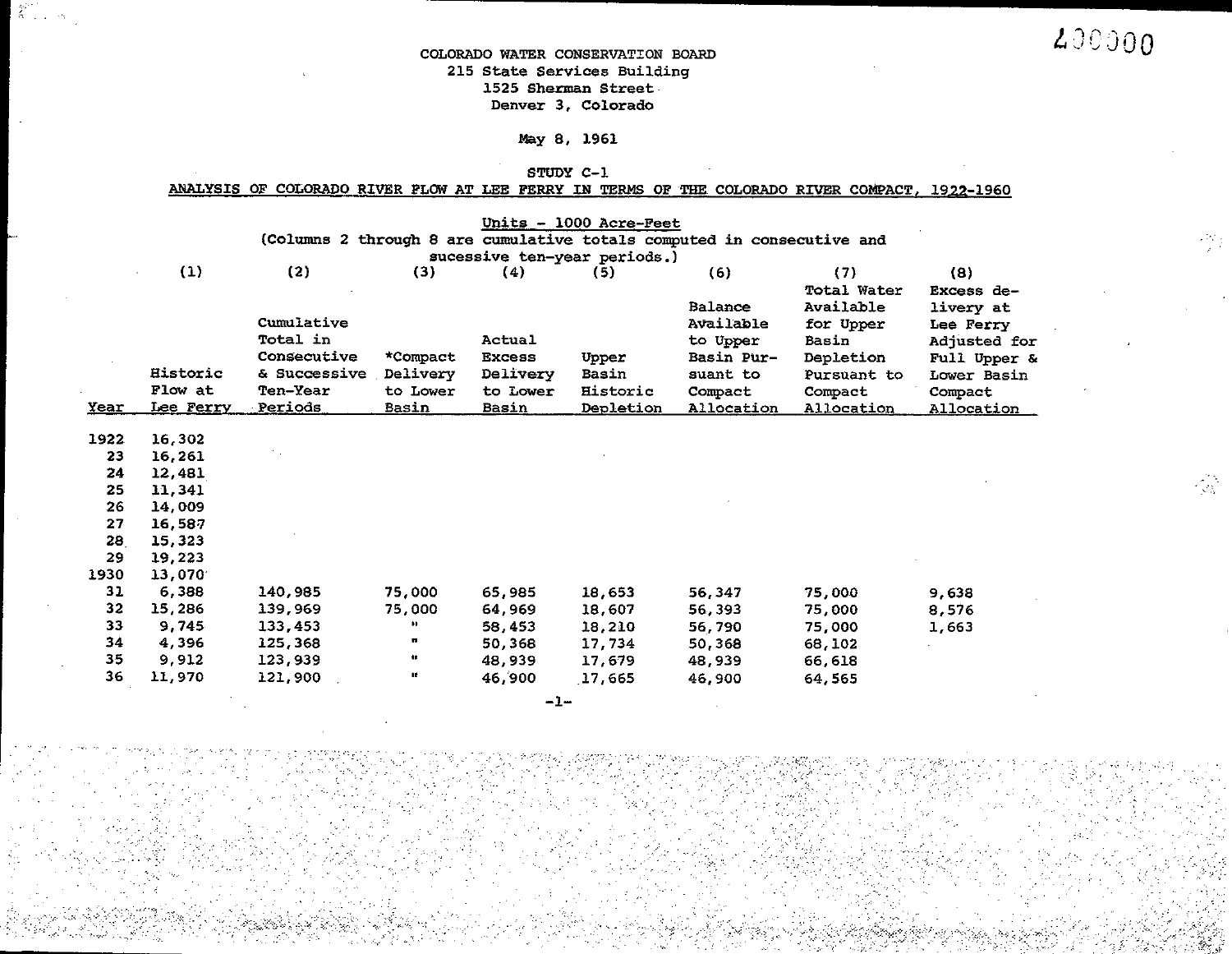|                 |                |              |                      |               |                               |                                                                        |                                              |                                             | 829000 |
|-----------------|----------------|--------------|----------------------|---------------|-------------------------------|------------------------------------------------------------------------|----------------------------------------------|---------------------------------------------|--------|
|                 |                |              |                      | STUDY C-1     |                               |                                                                        |                                              |                                             |        |
|                 |                |              |                      | (Continued)   |                               |                                                                        |                                              |                                             |        |
|                 |                |              |                      |               | Units - 1000 Acre-Feet        |                                                                        |                                              |                                             |        |
|                 |                |              |                      |               |                               | (Columns 2 through 8 are cumulative totals computed in consecutive and |                                              |                                             |        |
|                 | (1)            | (2)          |                      |               | successive ten-year periods.) |                                                                        |                                              |                                             |        |
|                 |                | Cumulative   | (3)                  | (4)           | (5)                           | (6)<br><b>Balance</b><br>Available                                     | (7)<br>Total Water<br>Available<br>for Upper | (8)<br>Excess de-<br>livery at<br>Lee Ferry |        |
|                 |                | Total in     |                      | <b>Actual</b> |                               | to Upper                                                               | Basin                                        | Adjusted for                                |        |
|                 | Historic       | Consecutive  | *Compact             | <b>Excess</b> | Upper                         | Basin Pur-                                                             | Depletion                                    | Full Upper &                                |        |
|                 | Flow at        | & Successive | Delivery             | Delivery      | Basin                         | suant to                                                               | Pursuant to                                  | Lower Basin                                 |        |
|                 | Year Lee Ferry | Ten-Year     | to Lower             | to Lower      | Historic                      | Compact                                                                | Compact                                      | Compact                                     |        |
|                 |                | Periods      | <b>Basin</b>         | <u>Basin</u>  | <u>Depletion</u>              | Allocation                                                             | Allocation                                   | <u>Allocation</u>                           |        |
| 1937            | 11,897         | 117,210      | 75,000               | 42,210        | 17,479                        | 42,210                                                                 |                                              |                                             |        |
| 38              | 15,440         | 117,327      | ×                    | 42,327        | 17,628                        |                                                                        | 59,689                                       |                                             |        |
| 39              | 9,394          | 107,498      | b.                   | 32,498        | 17,108                        | 42,327<br>32,498                                                       | 59,955                                       |                                             |        |
| 1940            | 7,082          | 101,510      | u                    | 26,510        | 16,812                        | 26,510                                                                 | 49,606                                       |                                             |        |
| 41              | 16,052         | 111, 174     | Ħ                    | 36,174        | 17,527                        | 36,174                                                                 | 43,322                                       |                                             |        |
| 42              | 17,029         | 112,917      | Ħ.                   | 37,917        | 17,666                        | 37,917                                                                 | 53,701                                       |                                             |        |
| 43              | 11,263         | 114,435      | IJ.                  | 39,435        | 17,895                        | 39,435                                                                 | 55,583                                       |                                             |        |
| 44              | 13,221         | 123,260      | n                    | 48,260        | 18,584                        | 48,260                                                                 | 57,330                                       |                                             |        |
| 45              | 11,545         | 124.893      | $\mathbf{B}$         | 49,893        | 18,812                        | 49,893                                                                 | 66,844                                       |                                             |        |
| 46              | 8,745          | 121,668      | m                    | 46,668        | 18,663                        |                                                                        | 68,705                                       |                                             |        |
| 47.             | 13,516         | 123,287      | $\pmb{\mathfrak{m}}$ | 48,287        | 18,777                        | 46,668                                                                 | 65,331                                       |                                             |        |
| 48              | 13,687         | 121,534      | $\pmb{\mathfrak{m}}$ | 46,534        | 18,577                        | 48,287                                                                 | 67,064                                       |                                             |        |
| 49 <sup>°</sup> | 14,359         | 126,499      | $\pmb{\mathsf{m}}$   | 51,499        | 18,957                        | 46.534<br>51,499                                                       | 65,111                                       |                                             |        |
| 1950            | 11,057         | 130,474      | 48                   | 55,474        | 19,426                        |                                                                        | 70,456                                       |                                             |        |
| 51              | 9,831          | 124, 253     | m                    | 49,253        | 19,383                        | 55,474<br>49,253                                                       | 74,900                                       |                                             |        |
| 52              | 17,980         | 125,204      | $\mathbf{u}$         | 50,204        | 19,980                        |                                                                        | 68,636                                       |                                             |        |
| 53              | 8,805          | 122,746      | œ                    | 47,746        | 19,983                        | 50,204                                                                 | 70,184                                       |                                             |        |
| 54              | .6,116         | 115,641      | Ħ.                   | 40,641        | 19,622                        | 47,746<br>40,641                                                       | 67,729                                       |                                             |        |
| 55              | 7,307          | 111,403      | $\pmb{\mathfrak{p}}$ | 36,403        | 19,600                        |                                                                        | 60,263                                       |                                             |        |
| 56              | 8,750          | 111,408      | $\pmb{\ast}$         | 36,408        | 19,889                        | 36,403                                                                 | 56,003                                       |                                             |        |
| 57              | 17,340         | 115,232      | $\pmb{\mathfrak{u}}$ | 40,232        | 20,622                        | 36,408                                                                 | 56,297                                       |                                             |        |
| 58              | 14,260         | 115,805      | $\mathbf{H}$         | 40,805        | 20,957                        | 40,232<br>40,805                                                       | 60,854<br>61,762                             |                                             |        |

 $\sqrt{\hat{p}}$ 

2-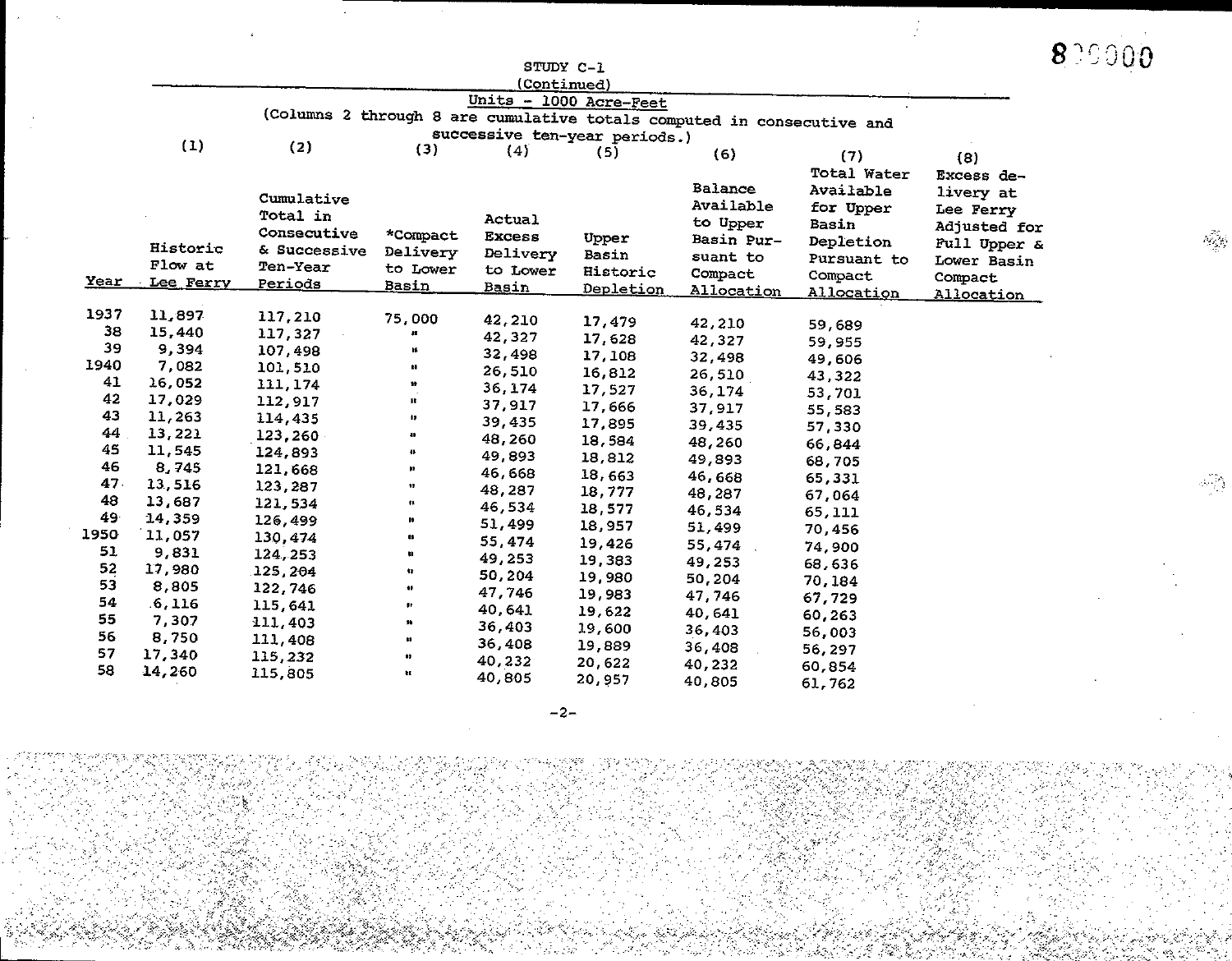|                 |                   | (Columns 2 through 8 are cumulative totals computed in consecutive and                                                                        |              |               |                               |                      |                          |                        | Water Year<br>1914 | 4 is torici<br>12,340 |
|-----------------|-------------------|-----------------------------------------------------------------------------------------------------------------------------------------------|--------------|---------------|-------------------------------|----------------------|--------------------------|------------------------|--------------------|-----------------------|
|                 | (1)               | (2)                                                                                                                                           |              |               | successive ten-year periods.) |                      |                          |                        | 15                 | إرمان يزجرنه          |
|                 |                   |                                                                                                                                               | (3)          | (4)           | (5)                           | (6)                  | (7)                      | (8)                    | ノヒ                 | 12,32                 |
|                 |                   |                                                                                                                                               |              |               |                               |                      | Total Water<br>Available | Excess de-             | 92                 |                       |
|                 |                   | Cumulative                                                                                                                                    |              |               |                               | Balance<br>Available | for Upper                | livery at<br>Lee Perry | تتمرس              | 21,89                 |
|                 |                   | Total in                                                                                                                                      |              | Actual        |                               | to Upper             | Basin                    | Adjusted for           |                    | 13.65.                |
|                 |                   | Consecutive                                                                                                                                   | *Compact     | <b>Excess</b> | Upper                         | Basin Pur-           | Depletion                | Full Upper &           |                    | بيهجرجه               |
|                 | Historic          | & Successive Delivery                                                                                                                         |              | Delivery      | Basin                         | suant to             | Pursuant to              | Lower Basin            | 17.30              | 12.24                 |
|                 | Flow at           | Ten-Year                                                                                                                                      | to Lower     | to Lower      | Historic                      | Compact              | Compact                  | Compact                | 21                 | 20.73                 |
| Year            | Lee Ferry Periods |                                                                                                                                               | Basin        | Basin         | Depletion                     | Allocation           | Allocation               | Allocation             |                    |                       |
|                 |                   |                                                                                                                                               |              |               |                               |                      |                          |                        |                    |                       |
| 1959            | 6,756             | 108,202                                                                                                                                       | 75,000       | 33,202        | 20,676                        | 33,202               | 53,878                   |                        |                    |                       |
| 1960            | 9,193             | 106,338                                                                                                                                       | $\mathbf{u}$ | 31,338        | 20,695                        | 31,338               | 52,033                   |                        |                    |                       |
|                 |                   |                                                                                                                                               |              |               |                               |                      |                          |                        |                    |                       |
| Aver-           |                   |                                                                                                                                               |              |               |                               |                      |                          |                        |                    |                       |
| ages            | 12,126            | 119,851                                                                                                                                       | 75,000       | 44.851        | 18,796                        | 44,188               | 62,984                   | 663                    |                    |                       |
| $1930 - 60$ Ave | 11, 321           |                                                                                                                                               |              |               |                               |                      |                          |                        | Roovell Preserto   |                       |
|                 |                   | Column 1 sets forth the historic flow of the Colorado River as measured at Lee Ferry on an annual basis.                                      |              |               |                               |                      |                          |                        |                    | 0.5.6.5               |
|                 |                   | Historic flow should not be confused with virgin flow since the latter would be greater because                                               |              |               |                               |                      |                          |                        |                    |                       |
|                 |                   | of the adding back of upstream depletions.                                                                                                    |              |               |                               |                      |                          |                        | 1.1261             |                       |
|                 |                   |                                                                                                                                               |              |               |                               |                      |                          |                        | فتعاطيهم           | 6,622<br>14.290       |
|                 |                   | Column 2 is the historic flow at Lee Ferry computed in consecutive and successive ten-year periods.                                           |              |               |                               |                      |                          |                        | $\mathcal{L}3$     | دسر دسوستر وابتد      |
|                 |                   |                                                                                                                                               |              |               |                               |                      |                          |                        |                    |                       |
|                 |                   | Column 3 sets forth required delivery of water at Lee Ferry under Article III(d) of the Colorado River                                        |              |               |                               |                      |                          |                        | ا جا ہے ۔          | الرحمة للموسيقية      |
|                 |                   | Compact which reads as follows: "The states of the Upper Division will not cause the flow                                                     |              |               |                               |                      |                          |                        | 1965.              | 70. PAS               |
|                 |                   | of the river at Lee Ferry to be depleted below an aggregate of 75,000,000 acre feet for                                                       |              |               |                               |                      |                          |                        | الكسين وتنائيا     | nasko                 |
|                 |                   | any period of ten consecutive years reckoned in continuing progressive series beginning with                                                  |              |               |                               |                      |                          |                        | مرسمين ا           |                       |
|                 |                   | the first day of October next succeeding the ratification of this compact".                                                                   |              |               |                               |                      |                          |                        |                    |                       |
|                 |                   | Column 4 is the result obtained by subtracting Column 3 from Column 2.                                                                        |              |               |                               |                      |                          |                        |                    | 25.33                 |
|                 |                   |                                                                                                                                               |              |               |                               |                      |                          |                        |                    |                       |
|                 |                   | Column 5 is the estimated historic depletion by states of the Upper Division.                                                                 |              |               |                               |                      |                          |                        |                    |                       |
|                 |                   |                                                                                                                                               |              |               |                               |                      |                          |                        |                    |                       |
|                 |                   | Column 6 reflects the balance of the water available to the states of the Upper Division not to exceed                                        |              |               |                               |                      |                          |                        |                    |                       |
|                 |                   | 75,000,000 acre feet in any consecutive and successive ten-year period. (Column 4 or<br>75,000,000 minus Column 5, whichever is the smaller). |              |               |                               |                      |                          |                        |                    |                       |
|                 |                   |                                                                                                                                               |              |               | $-3-$                         |                      |                          |                        |                    |                       |

ing Ka

나이로 한다고 있다.<br>사라 오겠어요? (주변)